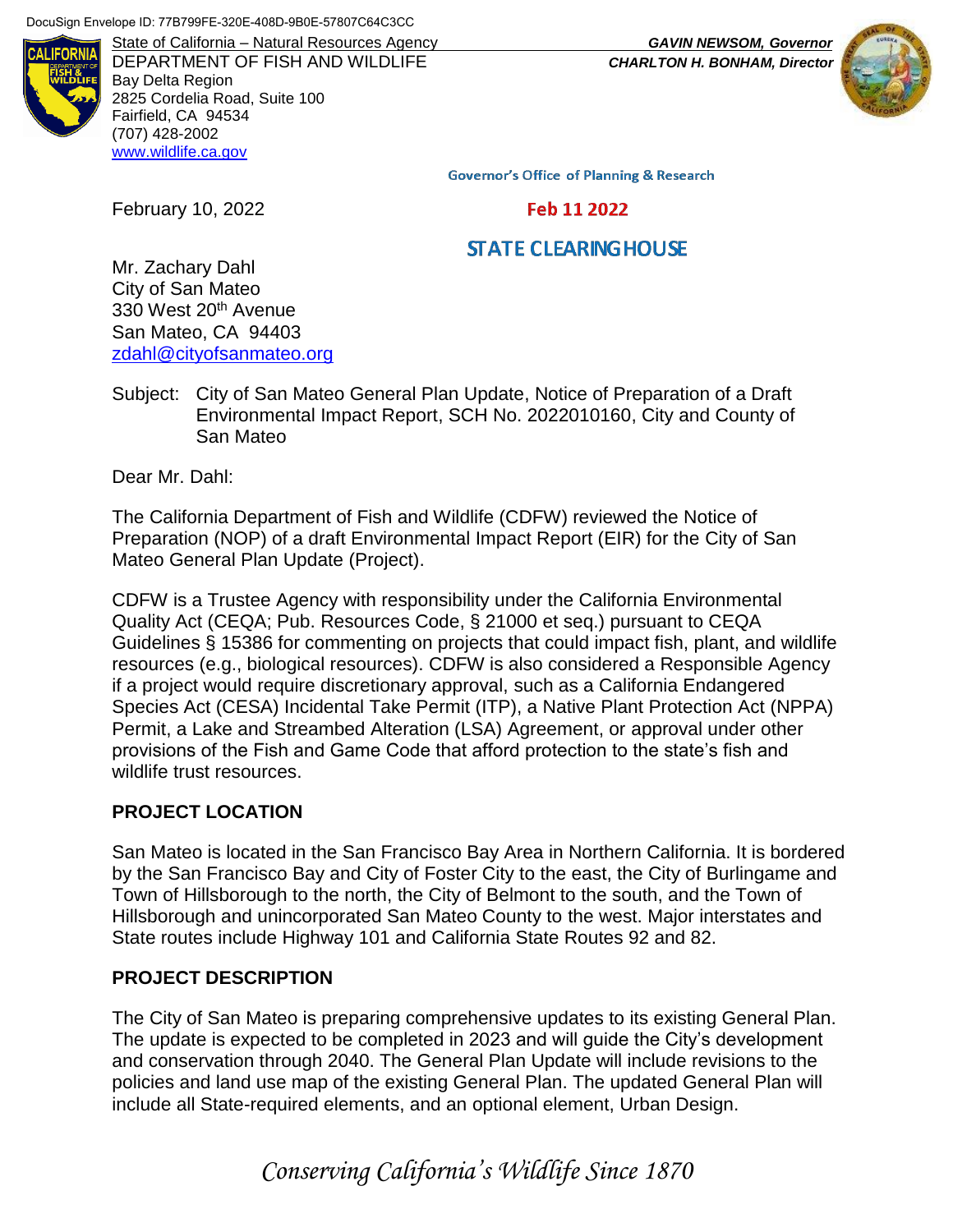Mr. Zachary Dahl City of San Mateo February 10, 2022 Page 2 of 6

The overall purpose of the General Plan Update is to create a policy framework that articulates a vision for the City's long-term physical form and development, while preserving and enhancing the quality of life for San Mateo residents. The key components of this Project will include broad community goals for the future of the City of San Mateo and specific policies and implementing actions that will help meet the goals. The General Plan Update will add new and expanded policy topics to address the current requirements of State law, modernize the City's policy framework, and address land use mapping issues and inconsistencies. To achieve the General Plan vision, the City has analyzed three alternatives for ten Study Areas that were developed through an extensive public process. The Study Areas include areas near transit; areas where current buildings are aging, vacant, or not maintained; or areas where property owners have expressed interest in considering redevelopment of the property. The Study Areas are the locations where the majority of growth is projected to occur; however, changes could still occur outside of these areas.

## **ENVIRONMENTAL SETTING**

The draft EIR should provide sufficient information regarding the environmental setting ("baseline") to understand the Project's, and its alternative's (if applicable), potentially significant impacts on the environment (CEQA Guidelines, §§ 15125 and 15360). CDFW recommends that the draft EIR provide baseline habitat assessments for special-status plant, fish, and wildlife species located and potentially located within the Project area and surrounding lands, including but not limited to all rare, threatened, or endangered species (CEQA Guidelines, § 15380). The draft EIR should describe aquatic habitats, such as wetlands and/or waters of the U.S. or State, and any sensitive natural communities or riparian habitat occurring on or adjacent to the Project site.

| <b>Common Name</b>            | <b>Scientific Name</b>              | <b>Status</b> |
|-------------------------------|-------------------------------------|---------------|
| Bay checkerspot butterfly     | Euphydryas editha bayensis          | FТ            |
| Myrtle's silverspot butterfly | Speyeria zerene myrtleae            | FТ            |
| Western burrowing owl         | Athene cunicularia                  | <b>SSC</b>    |
| California Ridgway's rail     | Rallus obsoletus obsoletus          | FE, SE        |
| California black rail         | Laterallus jamaicensis coturniculus | SТ            |
| American peregrine falcon     | Falco peregrines anatum             | SP            |

The special-status species that have the potential to occur in or near the Project site, include, but are not limited to: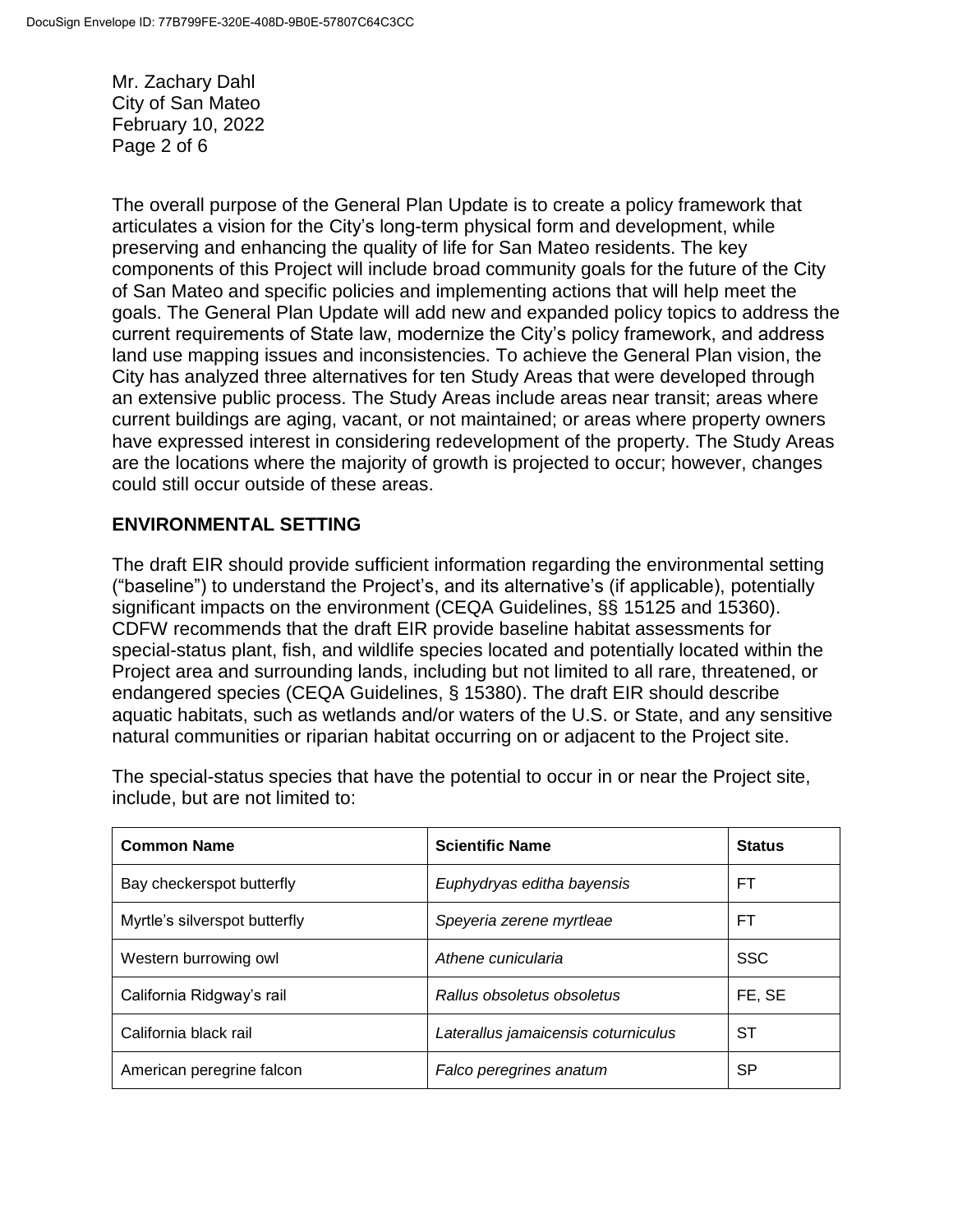## Mr. Zachary Dahl City of San Mateo February 10, 2022 Page 3 of 6

| Western bumble bee                                                                             | Bombus occidentalis                  | SC         |
|------------------------------------------------------------------------------------------------|--------------------------------------|------------|
| Salt-marsh harvest mouse                                                                       | Reithrodontomys raviventris          | FE, SE     |
| San Francisco gartersnake                                                                      | Thamnophis sirtalis tetrataenie      | FE, SE, SP |
| San Mateo woolly sunflower                                                                     | Eriophyllum latilobum                | FE, SE, SR |
| San Francisco owl's-clover                                                                     | Triphysaria floribunda               | <b>SR</b>  |
| Arcuate bush-mallow                                                                            | Malacothamnus arcuatus               | <b>SR</b>  |
| Longfin smelt                                                                                  | Spirinchus thaleichtys               | FC, ST     |
| San Francisco collinsia                                                                        | Collinsia multicolor                 | <b>SR</b>  |
| Western leatherwood                                                                            | Dirca occidentalis                   | <b>SR</b>  |
| Franciscan onion                                                                               | Allium peninsulare var. franciscanum | <b>SR</b>  |
| Acuate bush-mallow                                                                             | Galactosamines arcuatus              | <b>SR</b>  |
| Nesting birds<br><b>Bats</b><br><b>Plants</b><br>Aquatic species<br><b>Terrestrial species</b> |                                      |            |

**Notes:** FT= federally threatened under ESA; FE = federally endangered under ESA; FC = federal candidate for federal listing under ESA;  $SE =$  state endangered under CESA;  $ST =$  state threatened under CESA; SC = state candidate for state listing under CESA; SSC = state species of special concern; SP = state listed as fully protected; SR = state rare under the Native Plant Protection Act

Habitat descriptions, and the potential for species occurrence, should include information from multiple sources: aerial imagery; historical and recent survey data; field reconnaissance; scientific literature and reports; the U.S. Fish and Wildlife Service's (USFWS) Information, Planning, and Consultation System; and findings from positive occurrence databases such as California Natural Diversity Database (CNDDB). Based on the data and information from the habitat assessment, the draft EIR should adequately assess which special-status species are likely to occur on or near the Project site, and whether they could be impacted by the Project.

CDFW recommends that prior to Project implementation, surveys be conducted for special-status species with potential to occur, following recommended survey protocols if available. Survey and monitoring protocols and guidelines are available at: [https://wildlife.ca.gov/Conservation/Survey-Protocols.](https://wildlife.ca.gov/Conservation/Survey-Protocols)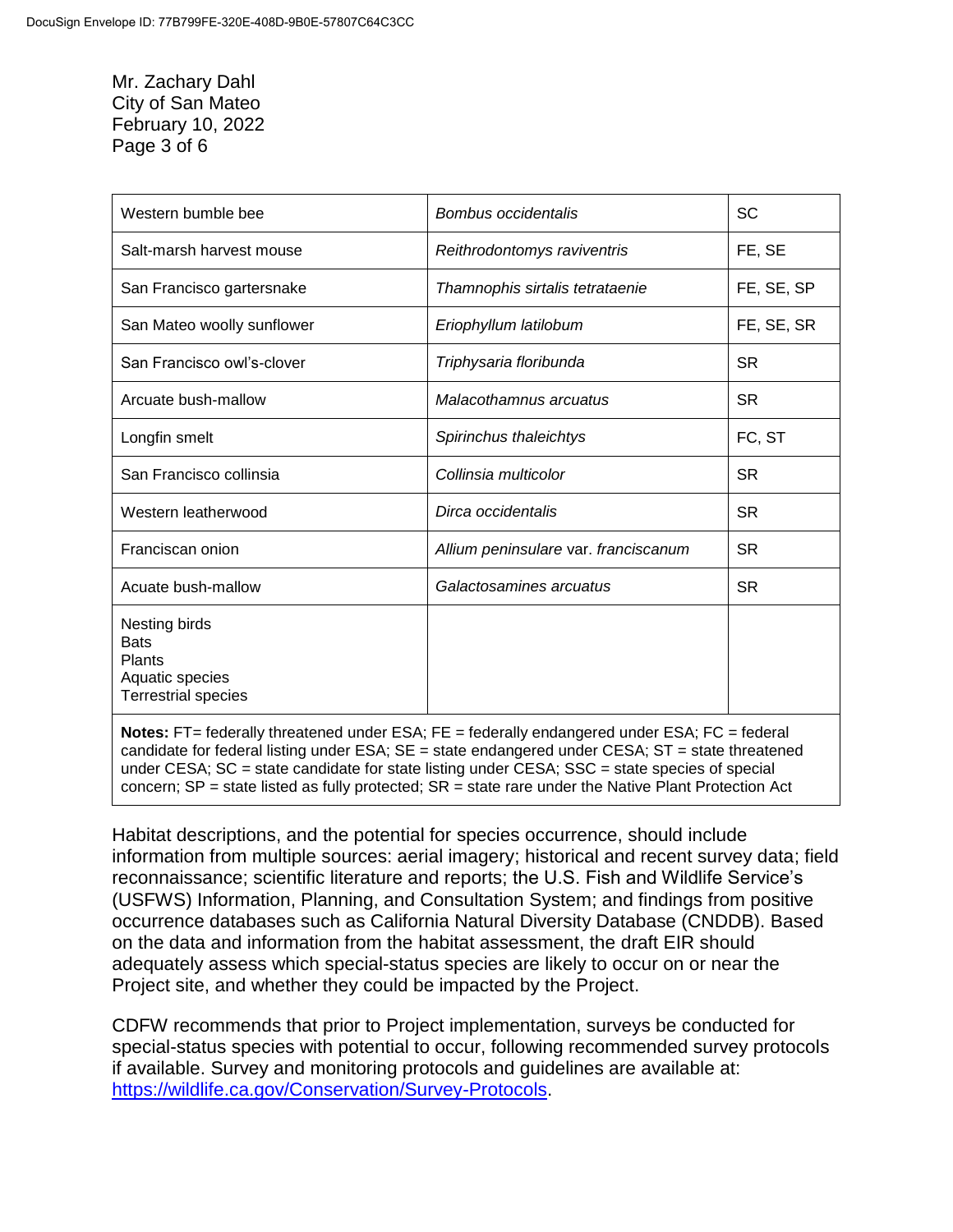Mr. Zachary Dahl City of San Mateo February 10, 2022 Page 4 of 6

Botanical surveys for special-status plant species, including those with a California rare plant rank [\(http://www.cnps.org/cnps/rareplants/inventory/\)](http://www.cnps.org/cnps/rareplants/inventory/), must be conducted during the blooming period for all species potentially impacted by the Project within the Project area and adjacent habitats that may be indirectly impacted by, for example, changes to hydrology, and require the identification of reference populations. Please refer to CDFW protocols for surveying and evaluating impacts to rare plants, and survey report requirements, available at: [https://wildlife.ca.gov/Conservation/Plants.](https://wildlife.ca.gov/Conservation/Plants)

## **IMPACT ANALYSIS AND MITIGATION MEASURES**

The draft EIR should include the reasonably foreseeable direct and indirect changes (temporary and permanent) that may occur with implementation of the Project (CEQA Guidelines, §§ 15126, 15126.2, and 15358). This includes evaluating and describing impacts such as:

- Encroachments into riparian habitats, wetlands, or other sensitive areas;
- Potential for impacts to special-status species;
- Loss or modification of breeding, nesting, dispersal and foraging habitat, including vegetation removal, alteration of soils and hydrology, and removal of habitat structural features (e.g., snags, rock outcrops, overhanging banks);
- Permanent and temporary habitat disturbances associated with ground disturbance, noise, lighting, reflection, air pollution, traffic, or human presence; and
- Obstruction of movement corridors, fish passage, or access to water sources and other core habitat features.

The draft EIR should also identify reasonably foreseeable future projects in the Project vicinity, disclose any cumulative impacts associated with these projects, determine the significance of each cumulative impact, and assess the significance of the project's contribution to the impact (CEQA Guidelines, § 15355). Although a project's impacts may be less-than-significant individually, its contributions to a cumulative impact may be considerable; a contribution to a significant cumulative impact, e.g., reduction of habitat for a special-status species should be considered cumulatively considerable.

Based on the comprehensive analysis of the direct, indirect, and cumulative impacts of the Project, the CEQA Guidelines direct the Lead Agency to consider and describe all feasible mitigation measures to avoid potentially significant impacts in the draft EIR and mitigate potentially significant impacts of the Project on the environment (CEQA Guidelines, §§ 15021, 15063, 15071, 15126.4, and 15370). This includes a discussion of impact avoidance and minimization measures for special-status species, which are recommended to be developed in early consultation with CDFW, the USFWS, and the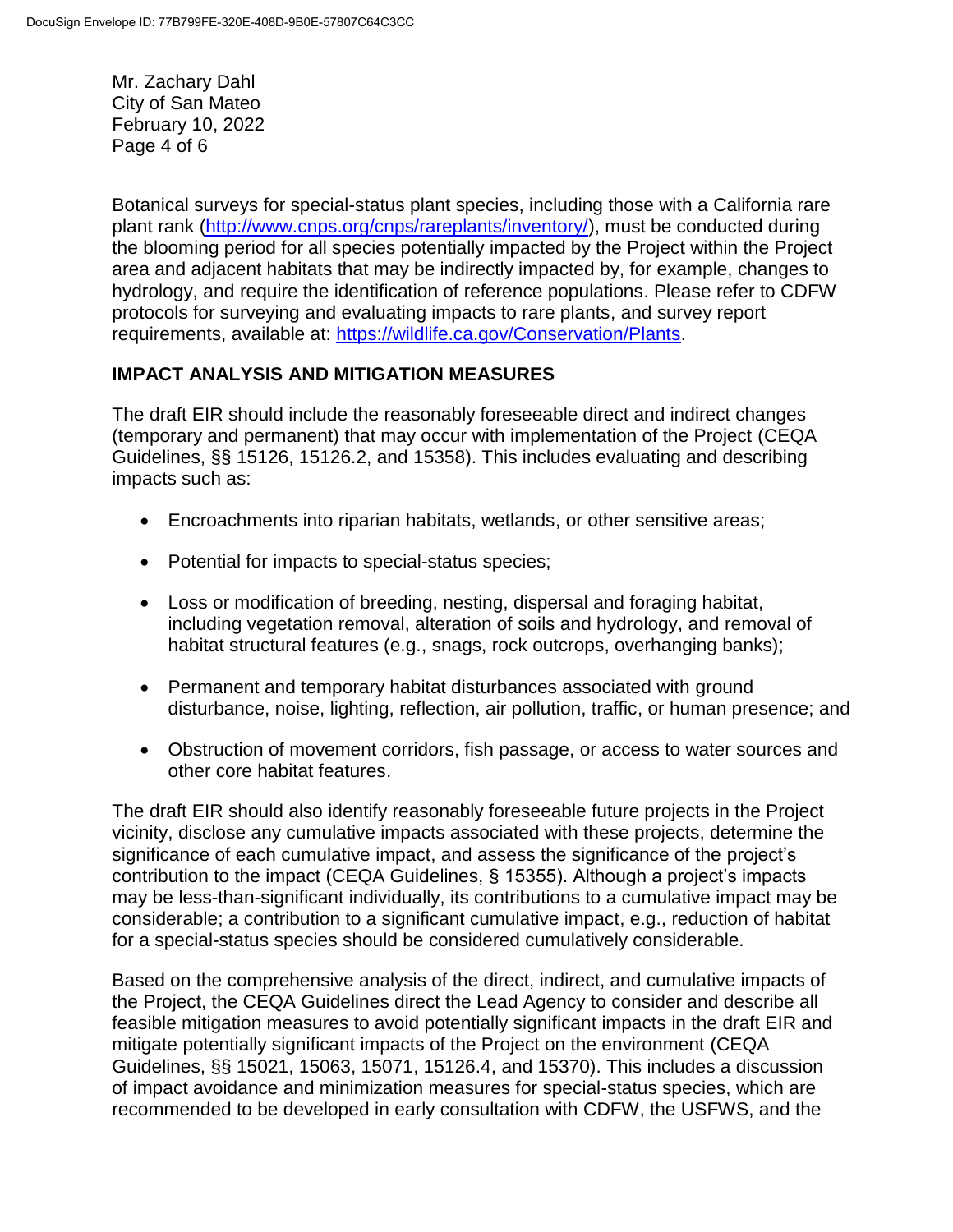Mr. Zachary Dahl City of San Mateo February 10, 2022 Page 5 of 6

National Marine Fisheries Service. These measures should be incorporated as enforceable Project conditions to reduce impacts to biological resources to less-thansignificant levels.

Fully protected species such as American peregrine falcon and San Francisco garter snake may not be taken or possessed at any time (Fish and Game Code, § 3511, 4700, 5050, and 5515). Therefore, the draft EIR should include measures to ensure complete avoidance of these species.

## **REGULATORY REQUIREMENTS**

## **California Endangered Species Act**

Please be advised that a CESA ITP must be obtained if the Project has the potential to result in take<sup>1</sup> of plants or animals listed under CESA, either during construction or over the life of the Project. Issuance of a CESA Permit is subject to CEQA documentation; the CEQA document must specify impacts, mitigation measures, and a mitigation monitoring and reporting program. If the Project will impact CESA listed species, early consultation is encouraged, as significant modification to the Project and mitigation measures may be required to obtain a CESA ITP.

CEQA requires a Mandatory Finding of Significance if a project is likely to substantially restrict the range or reduce the population of a threatened or endangered species (Pub. Resources Code, §§ 21001, subd. (c), 21083; CEQA Guidelines, §§ 15380, 15064, and 15065). Impacts must be avoided or mitigated to less-than-significant levels unless the CEQA Lead Agency makes and supports Findings of Overriding Consideration (FOC). The Lead Agency's FOC does not eliminate the project proponent's obligation to comply with CESA.

## **Lake and Streambed Alteration Agreement**

 $\overline{a}$ 

CDFW requires an LSA Notification, pursuant to Fish and Game Code section 1600 et seq., for Project activities affecting rivers, lakes or streams and associated riparian habitat. Notification is required for any activity that may substantially divert or obstruct the natural flow; change or use material from the bed, channel, or bank including associated riparian or wetland resources; or deposit or dispose of material where it may pass into a river, lake, or stream. Work within ephemeral streams, washes, watercourses with a subsurface flow, and floodplains are generally subject to notification requirements. CDFW, as a Responsible Agency, will consider the CEQA

<sup>1</sup> Take is defined in Fish and Game Code section 86 as hunt, pursue, catch, capture, or kill, or attempt any of those activities.